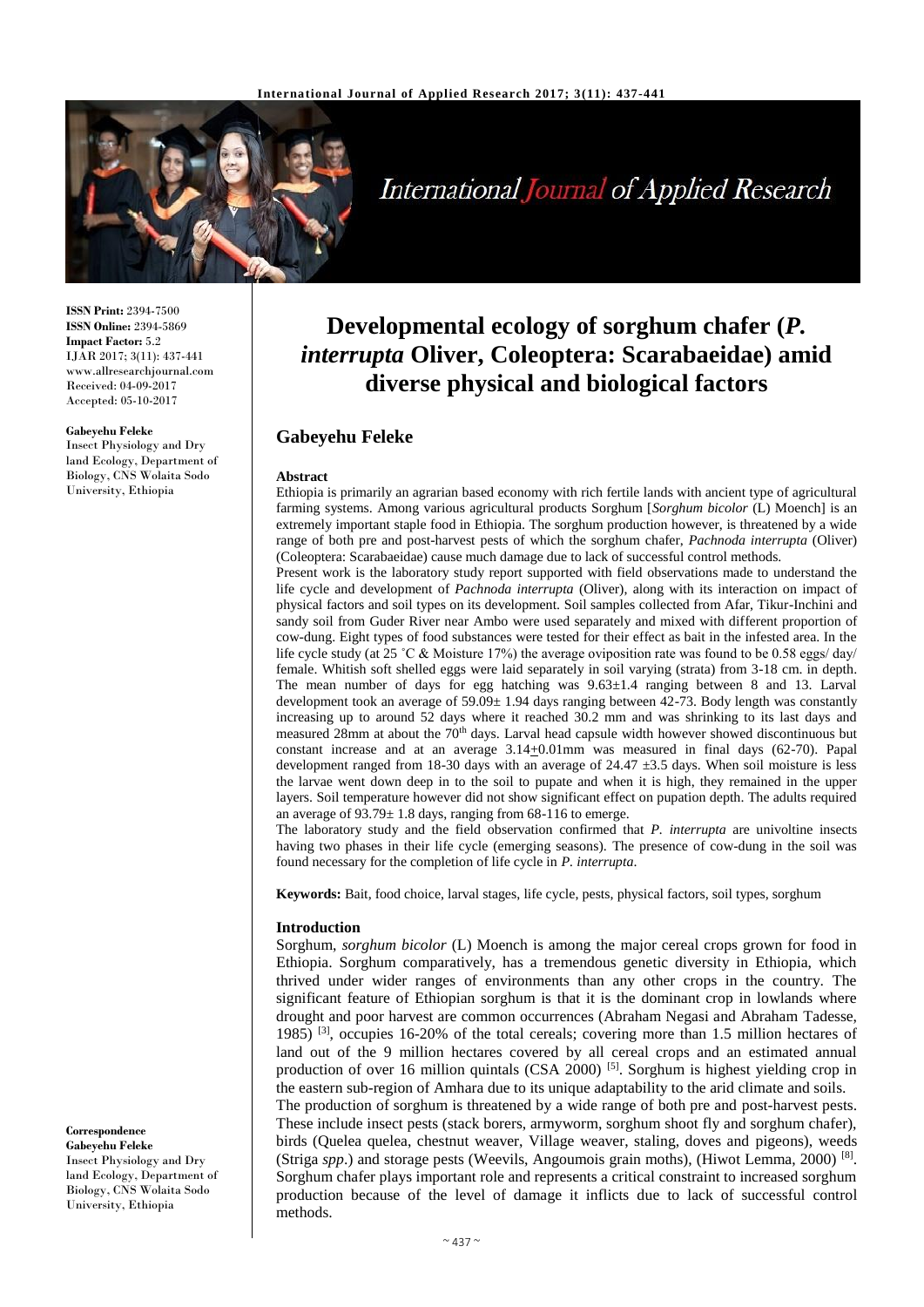According to the report of  $(CSA, 2000)$  [5] the annual loss could range from 45-80% on sorghum and about 20% on maize.

The adult beetle is the damaging stage. It feeds on the flowers and sucks all the contents of the sorghum, maize and wheat grains at milk stage. Schmutterer (1969) stated that *P. interrupta* feeds towards the end of the rainy season, in late September on milk stage grains of sorghum and pennisetum millet heads. Such insect pests attacking panicles of sorghum are especially damaging as they affect crop development at late stage and have direct harmful quantitative and qualitative effects on grain yields that maximizes economic losses and there is little scope for crop to compensate for damage done so close to harvest. In the present work an attempt was made to survey relevant information on the life cycle of *P. interrupta* in the laboratory with respect to the effect of soil type, response to physical factors such as temperature and moisture along with depth of pupation site under different temperatures, preferable baits and related factors contributing for their success to overcome tough situations for a long period.

## **Materials and Methods**

A series of field observations were made in areas regularly infested by sorghum chafer in the Afar and Amhara regions. The first survey was made around Shewa-Robit covering localities which border the Afar Regional State and all the way from Showa-Robit to Knombolcha, at a time in which damaging new generations of the pest emerge and attack crops. Observations were made on different host plants, plant parts attacked, and time of the day preferred for heavy attack. Large number of newly emerged insects were collected and transported in rearing jars with removable lids to Ambo Plant Protection Research Centre (APPRC).

Soil surveys were made for two main purposes, for search of different developmental stages and overwintering adults. Both larvae and adults were dug out to an average depth of 70cm deep, with about 80 cm width and to a length of 1m, carefully searching for eggs, larvae and pupae in the soil in late June. The larvae from early laid eggs completed their development to adults in days approximately eight weeks, pupae encased in their protective pupation cells.

Consecutive soil sample surveys were made in November in Afar region around Melka-Worer and Awash National Park and in ANRS in March covering places around Shewa Robit up around Kombolcha with main aim of looking for overwintering sites. In both cases the diapausing adults obtained were transported with the soil they were found in using rearing jars to APPRC for further study and laboratory analysis. The first group was provided with small amount of water after 40 days to avoid desiccation and analysis on them was made after they were kept 119 days in the laboratory without being provided with food. All laboratorybased experiments were conducted at Ambo Plant Protection Research Centre (APPRC) Entomology Laboratory along with utilizing their facilities.

#### **Sources of insects**

Sexually matured first phase beetles were obtained, segregated and equal numbers of mating pairs were put in rearing jars supplied with ripe banana as food and allowed to lay eggs. Rearing jars were constructed from circular plastic containers (19.5-cm height, 7.87-cm radius and a volume of 3.8 liters) with a removable lid. A circular

opening (10-cm diameter) has been cut in the lid and covered with a synthetic fine mesh to inlet air and light. Each plastic jar was filled with 2.5-kg.of soil sun-dried; steam sterilized (at  $121 \text{ °C}$  for  $15 \text{ minutes}$ ) and was moistened with distilled water to the required soil moisture.

## **Life cycle studies**

2.5 kg of soil enriched with cow dung, sun dried, steam sterilized, moistened by 500ml of water to obtain 17% of water to soil. Eight pairs of sexually matured beetles were placed in the rearing jar placed at  $25\ ^{0}C$  (determined by preliminary observation), fed with banana allowed to lay eggs that multiplied thrice. Newly laid eggs were collected every two days, as beetles disturbed daily for egg collection often ceased laying and transferred to petridishes (120 mm. diameter) containing Whatman no1. Filter paper placed on water agar medium. The water agar medium enables to maintain the moisture inside the petridishes necessary for embryonic development.

## **Eggs**

Eggs were incubated in respective temperature similar to that of the parent beetle and were checked daily for eclosion. Duration (days) required for eclosion was checked and percentage of eclosion was also calculated. Length, width and volume of ten newly laid eggs and ten others that were nearly approaching to eclosion were measured. Donaldson's (1985)<sup>[6]</sup> method described below was used to measure the volume of eggs.

V=L-D. $\pi$ . (D/2)<sup>2</sup> +4 $\pi$ /3(D/2)<sup>3</sup>

Where:  $V =$  volume,

 $L =$ longer measurement and

D= diameter or shorter measurement

## **Larval stages**

Larvae were placed in Petri dishes (120 mm diameter) filled with soil as mentioned before and incubated at  $25\text{ °C}$ . Similar soil was replaced every other two days. In order to establish the duration of each larval instar, the body length and diameter of the head capsule width were measured every other two days. Pupae were left in petridishes and in soil of similar type to that of the larvae and their duration until pupation was recorded.

#### **Bait (food choice) test**

Attraction response was examined in a free choice chamber using the techniques of Yadau and Tanwar (1985). The bottom wooden plate (2 cm thick) was provided with a square central hole of 1.2 cm deep and an area of  $36<sup>2</sup>$  cm. Eight additional circular wholes (1.5 cm) in diameter, equidistant (15 cm) from the center of the central hole and between them- selves were made around the bottom plate. The olfactory chamber was covered with transparent lid. The height from the bottom plate to glass cover was 6.5cm. In each of the eight holes, 8 different types of food (bait) substances were placed at a time as per the information obtained from farmers in the outbreak areas. Fifty active, (25 male and 25 female) hungered adult beetles were released from the central hole and the chamber was closed immediately. After about half an hour of flying and/ or walking within the chamber, most of the beetles were found settled in one or the other food substance. The number and sexe of insects in each hole was counted and removed. After washing and sun drying of the plates same food types were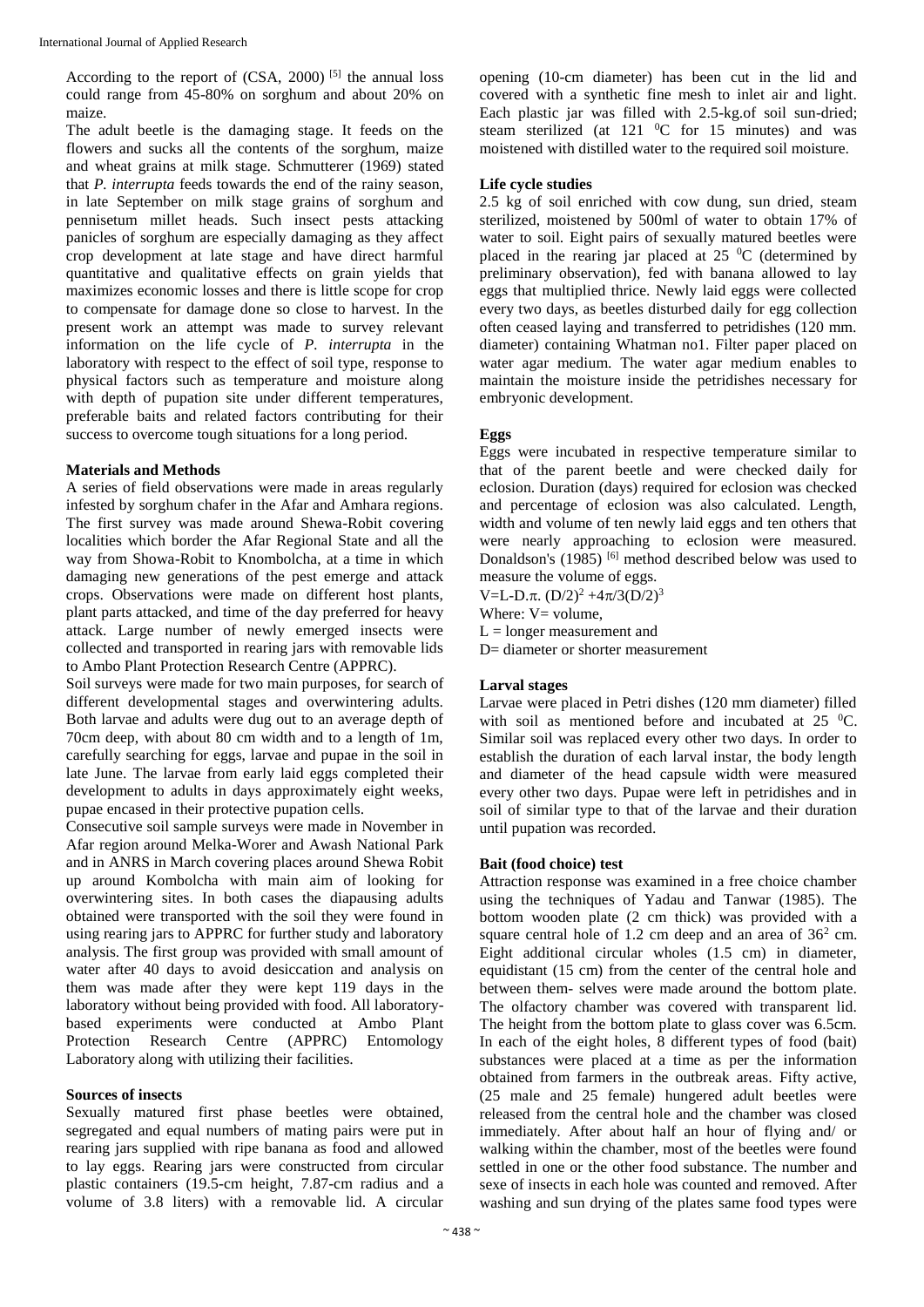placed in the holes such a way that every food substance was placed in every hole. The test was repeated 6 times for each hole so that  $6x8 = 48$  tests were conducted.

#### **Statistical Analysis**

Analysis was made using SPSS 18.0 for windows computer software (SPSS Inc). One way and two-way analysis of variance were performed and Duncan's Multiple Range Test (DMRT) at 5% level of significance, separated means. Chi squire test  $(\chi^2)$  analysis was also used to check whether there is a significance variation between females and males that were collected from field and also selected a particular type of food at 5% level of significance by Watt (1997).

#### **Discussion**

An oviposition rate of 0.58 eggs/female/day was obtained from laboratory reared beetles. This is less when compared to that reported by Seneshaw Aysheshim and Mulugeta Negeri, 2000) [12] as being 1.8 eggs/female/day. The reason for these differences could be accounted to the source of the insects and in the methodologies used for egg collection. The source of insects used in the present study was laboratory reared and was not exposed to natural environment to collect nutrients, which could have enriched their ovary mainly with amino acids. Many workers who dealt with different insects in this regard suggest that the rate of egg production is higher when insects feed on a diet that contains protein. In bees similarly as the proportion of pollen in their diet increased their longevity was also positively correlated. Improved ovary development and egg lying in the queen, were also recorded which is probably due to the fact that pollen contains all the essential amino acids (Stanley and Linskens, 1974). The fact that the reproductively matured adults, that emerge during towards the end of June to the beginning of July mainly depend as food on *Acacia Spp*. and other yellow flowers. It was also noted that constant disturbance of egg laying adults for egg collection affected egg lying. The size of eggs laid in the present study ranged from 1.0-1.4mm in width to a length of 1.3-1.6 mm with an average of  $1.33\pm0.034$  in newly laid eggs and 1.5-1.9mm in width and 1.9-2.4mm in length averaging  $2.14\pm0.07$  in eggs at eclosion approaching to hatch.

**Table 1:** Duration of the immature stages of laboratory reared *P. interrupta*

|               | Days until change |                 | <b>Numbers</b> | percentage  |  |
|---------------|-------------------|-----------------|----------------|-------------|--|
| stages        | Range             | $mean \pm SE$   | observed       | of survival |  |
| Eggs          | $8 - 13$          | $9.63 \pm 0.14$ | 48             | 86          |  |
| Larvae        | $42 - 73$         | 59.69±1.64      | 28             | 58.33       |  |
| Pupae         | 18-30             | 24.47±0.80      | 19             | 67.86       |  |
| Days of adult | $68-$             | 93.79±1.76      | 19             | 100         |  |
| emergence     | 116               |                 |                |             |  |

It was also observed that the egg eclosion period, (9.63 days) and percentage of survival (86) was less than that of Seneshaw Aysheshim and Mulugesta Negeri's (2000)<sup>[12]</sup> which according to their reports were 11.3 days and > 95% respectively. The percentage survival of larvae was also less (Table 1) compared to previous studies due to variations in egg collection methodologies. In present study the average larval duration was 59.69±1.64 days and the total time to complete the life cycle were 93.79±1.76 day.

**Table 2:** Mean duration of immature stages and adult emergence at different temperatures

| Temp $(^0C)$ | Larvae           | <b>Pupae</b>       | <b>Adults</b>     |  |
|--------------|------------------|--------------------|-------------------|--|
|              | Mean $\pm$ SE    | Mean $\pm$ SE      | Mean $\pm$ SE     |  |
| 20           | $73.0 \pm 3.52c$ | $19.63 \pm 2.89c$  |                   |  |
| 25           | $72.0 + 4.3$ bc  | $22.0 \pm 1.26$ ab | $86.75 \pm 2.84c$ |  |
| 30           | $52.0 + 4.27a$   | $26.08 \pm 1.58$   | $73.86 + 2.96h$   |  |
| 35           | $50.0 + 4.18a$   | $15.0 \pm 0.00a$   | $62.0 + 1.73a$    |  |

In Grunshaw's (1992) [7], work mean larvae duration was 43.3 falling in the range of 39-50 days. These differences most probably have been, caused because of the differences in temperature regimes used. In the present study  $25\degree C$  was used, while the above mentioned works were performed at  $28\pm2~^0C$  and 30  $^0C$ , respectively. Ambient temperature is known to be the most important factor governing insect development time. The change on development rate was linear in the middle temperature range, fastest at the optimal temperature and then decreased beyond the optimum coincided with that of Grunshaw. As the temperature increased from 25, 30 to 35 $\degree$ C day of larval duration also changed to the next stage and went down from  $72.0\pm4.3$  to  $52.2 \pm 4.27$  and  $50.0 \pm 4.18$  consequently (Table 2).

**Table 3:** Mean body length and head capsule width of larvae in different moisture and temp regimes.

| Temperature $(^0C)$ | Larval body length<br>$Mean \pm SE$ | Larval head width<br>$Mean \pm SE$ |  |  |
|---------------------|-------------------------------------|------------------------------------|--|--|
| 20                  | $7.3 \pm 0.3h$                      | $0.79 + 0.03h$                     |  |  |
| 25                  | $7.21 + 0.35h$                      | $0.77+0.03b$                       |  |  |
| 30                  | $7.12 + 0.47$                       | $0.74 + 0.05h$                     |  |  |
| 35                  | $9.6 + 0.52a$                       | $1.05 \pm 0.06a$                   |  |  |
| Moisture $(\%)$     |                                     |                                    |  |  |
| 9                   | $4.8 + 0.28c$                       | $0.56 + 0.03c$                     |  |  |
| 17                  | $10.06 + 0.45a$                     | $1.04 + 0.05a$                     |  |  |
| 23                  | $9.14 + 0.49a$                      | $0.98 \pm 0.05a$                   |  |  |
| 29                  | $7.22 + 0.43h$                      | $0.76 + 0.04$                      |  |  |

The temperature around 30  $^0C$  seemed to be optimal for *P*. *interrupta*. The shortest larval time at 35  $^{\circ}$ C does however not on its own confirm that temperature was the most detrimental, because only few of the experimental insects were able to complete total life cycle. The early immature stages were particularly affected by high temperature. The effect of lower temperature on pupae was also observed as it led to delayed adult emergence where it increased from 62.0 $\pm$ 1.73, 73.86 $\pm$  2.96 and 86.75 $\pm$  2.84 as the temperature decreased from 35, 30 to 25 $\degree$ C and agreed with previous work by Ramesh and Azam, (1988)<sup>[11]</sup>. Another reason for difference in larval duration could be from the frequency of larval measurement days. The larval period varied enormously from 73 to 377 days due to disturbance of larvae to determine instar periods. In the present work, observation ceased counting 14 males and 11 female adult beetles, 4 months and 10 days after they had begun laying eggs. The instar number and period of determination based on head capsule width in the present study showed certain agreement with that of Seneshaw and Mulugeta (2002)<sup>[13]</sup>.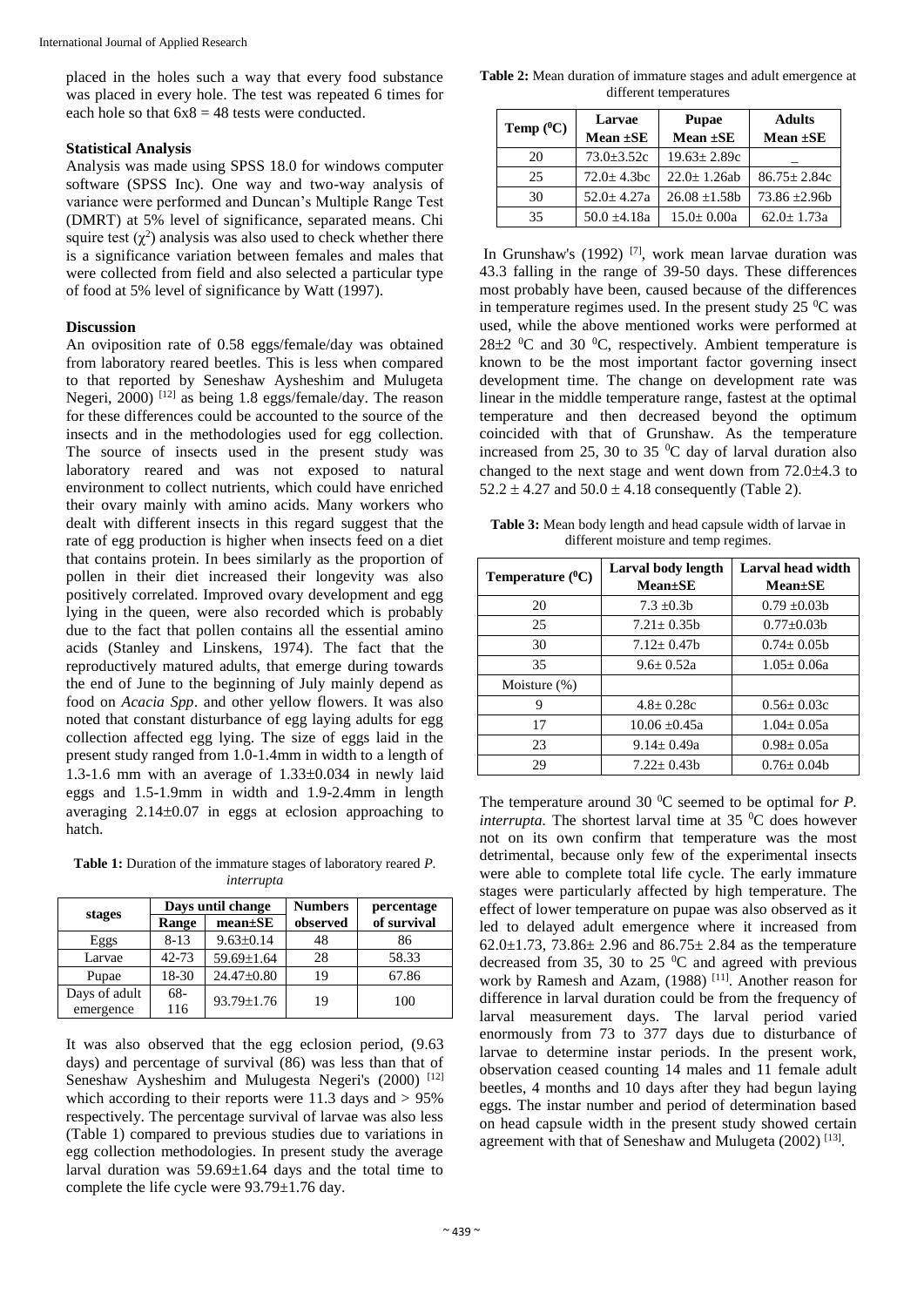| Moisture $(o/o)$ .     | Days required for the immature to change and for the adults to emerge |                    |                  |  |  |  |
|------------------------|-----------------------------------------------------------------------|--------------------|------------------|--|--|--|
|                        | Larvae                                                                | <b>Pupae</b>       | <b>Adults</b>    |  |  |  |
|                        | Mean $\pm$ SE                                                         | $Mean + SE$        | $Mean + SE$      |  |  |  |
|                        | $72.5 \pm 8.61 b$                                                     |                    |                  |  |  |  |
| 17                     | $66.5 + 4.24a$                                                        | $23.92 \pm 1.68$ a | $80.8{\pm}4.3a$  |  |  |  |
| 23                     | $58.7 + 3.42a$                                                        | $22.5 + 2.52a$     | 72.25±4.09a      |  |  |  |
| 29<br>$59.7 \pm 5.12a$ |                                                                       | $17.33 + 2.44a$    | $65.0 \pm 0.00a$ |  |  |  |

**Table 4:** Mean duration of immature stages and adult emergence reared in laboratory at different ranges of soil moisture.

The present study as opposed to previous reports, however, confirms that cow dung (others need to be verified) was very essential for completion of the life cycle of *P. interrupta* in all soil classes (Table 5). Addition of a small proportion of cow dung to all these soils made the mixtures suitable for this beetle thereby improving and making, the sandy soil most preferred. The depth of pupation had no

significant impact due to soil temperature. This could be explained in relation to the nature of a particular soil in terms of heat transfer since soil is poor conductor of heat. More over the temperature variation decreases with increasing depth thus providing more stable temperature. Moisture showed a significant negative correlation (*P*<0.05) with depth of pupation sites.



While the amount of moisture decreased depth of pupation increased and in higher moisture levels pupation was formed at relatively shallower depths the relation of pupation to soil moisture could be attributed to the importance of moisture (water) to construct the earthen cocoon. In general when the larva is ready to pupate, it forms an oval cocoon made from soils cemented with larval saliva. This supports, the result in the present study for the experimental beetles went deeper and deeper, to find the soil water when scarce in the upper soil surfaces.

The highly evolved system of dormancy for overwintering cyclic long-term life activities was referred here as "diapause" in contrast to quiescent used by Grunshaw  $(1992)^{7}$ . It was also believed that unlike most other insects, diapause in *P. interrupta* was not initiated only by abiotic factors, but also mainly by biotic factors such as nutrition and availability of food. In the environment the beetles disappeared when the host was maturing or scarce not related to changes in physical conditions.

| Table 5: Mean body length and head capsule width of P. interrupta larvae reared in different soil types |  |
|---------------------------------------------------------------------------------------------------------|--|
|---------------------------------------------------------------------------------------------------------|--|

|    | Soil type             | Mean body length $\pm$ SE | Mean head capsule width $\pm$ SE |  |  |
|----|-----------------------|---------------------------|----------------------------------|--|--|
|    | Afar natural          | $4.68 \pm 0.36e$          | $0.59 \pm 0.04e$                 |  |  |
| 2  | T. inchini natural    | $3.86 \pm 0.37$ e         | $0.48 \pm 0.04e$                 |  |  |
| 3  | Sandy natural         | $0.99 \pm 0.15$ f         | $0.18 \pm 0.03$ f                |  |  |
| 4  | Afar + $25\%$ manure  | $8.87 \pm 0.56d$          | $0.91 \pm 0.05d$                 |  |  |
| 5  | T. inchini 25% manure | $10.96 \pm 0.55$ ab       | $1.23 \pm 0.11a$                 |  |  |
| 6  | $Sandy + 25\%$ manure | $10.87 \pm 0.50$ ab       | $1.12 \pm 0.04$ ab               |  |  |
| 7  | Afar+50% manure       | $9.52 \pm 0.54$ cd        | $1.04 \pm 0.05$ bcd              |  |  |
| 8  | T. inchini 50% manure | $10.25 \pm 0.64$ bc       | $1.09 \pm 0.06$ abc              |  |  |
| 9  | $Sandy + 50\%$ manure | 11.65±0.59a               | $1.22 \pm 0.06a$                 |  |  |
| 10 | Afar-burned           | $0.83 \pm 0.13$ f         | $0.117 \pm 0.03$ f               |  |  |
| 11 | T. inchini-burned     | $0.48 \pm 0.09$ f         | $0.12 \pm 0.02$ f                |  |  |
| 12 | Sandy-burned          | $0.79 \pm 0.13$ f         | $0.16 \pm 0.03$ f                |  |  |
| 13 | 100% - Manure         | $8.43 \pm 0.61d$          | $0.94 \pm 0.08$ cd               |  |  |